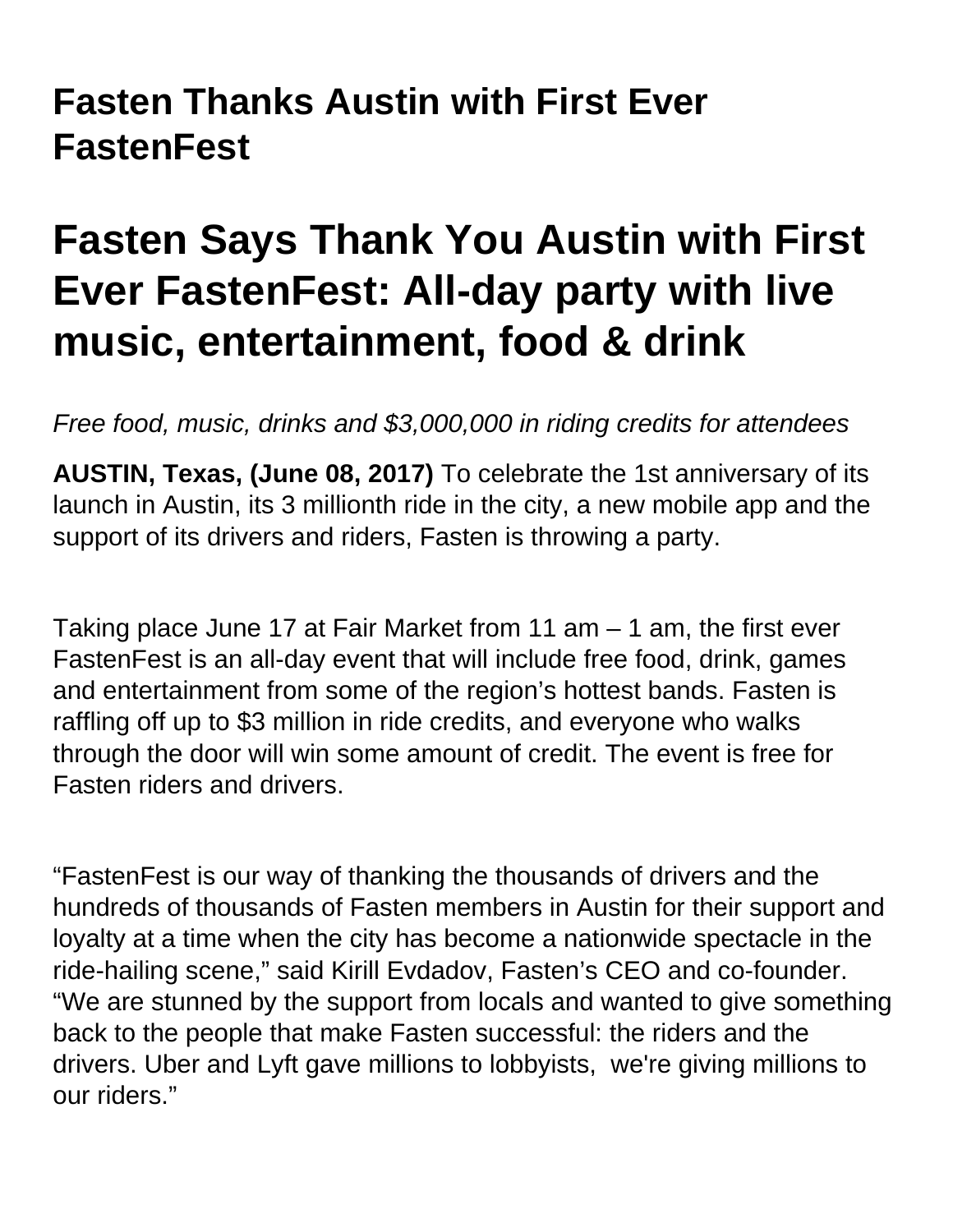Kicking off 11:00 am, June 17th at Fair Market on 5th Street, FastenFest will feature a full program of entertainment and more for all Fasten riders and drivers that show their Fasten app at the door. Beginning with a free brunch and drinks, the day's entertainment will include shows from some of Austin's best local talent, as well as nationally recognized performers, including: Mama K and the Shades, Darrin Bradbury, The Nightowls, Those Poor Serfs, The Roomsounds, El Rancho, Trouble in the Streets, and Quiet Company.

Following a short presentation at 9:30 PM by the Fasten team to celebrate Fasten riders and drivers as well as unveil the new Fasten mobile app, the crowd will be treated to shows by the Beach Fossils and Justin Martin.

During FastenFest the company will recognize the more than 3,000,000 Fasten rides taken in Austin over the past year by giving away up to \$3,000,000 in ride credits to those that come to event.

FastenFest is more than just music, there will also be at least three food trucks, a video game truck, Fasten swag and ride credits, lawn games and the unveiling of a new version of the Fasten app.

Learn more about FastenFest at<https://fasten.com/fastenfest>

About Fasten

Based in Boston, Fasten is a ride hailing company dedicated to operating a profitable business that offers drivers fair pay, and that meets consumers' needs for timely, efficient and affordable transportation. The company offers services in Boston, Mass. and Austin, Tex. with plans to